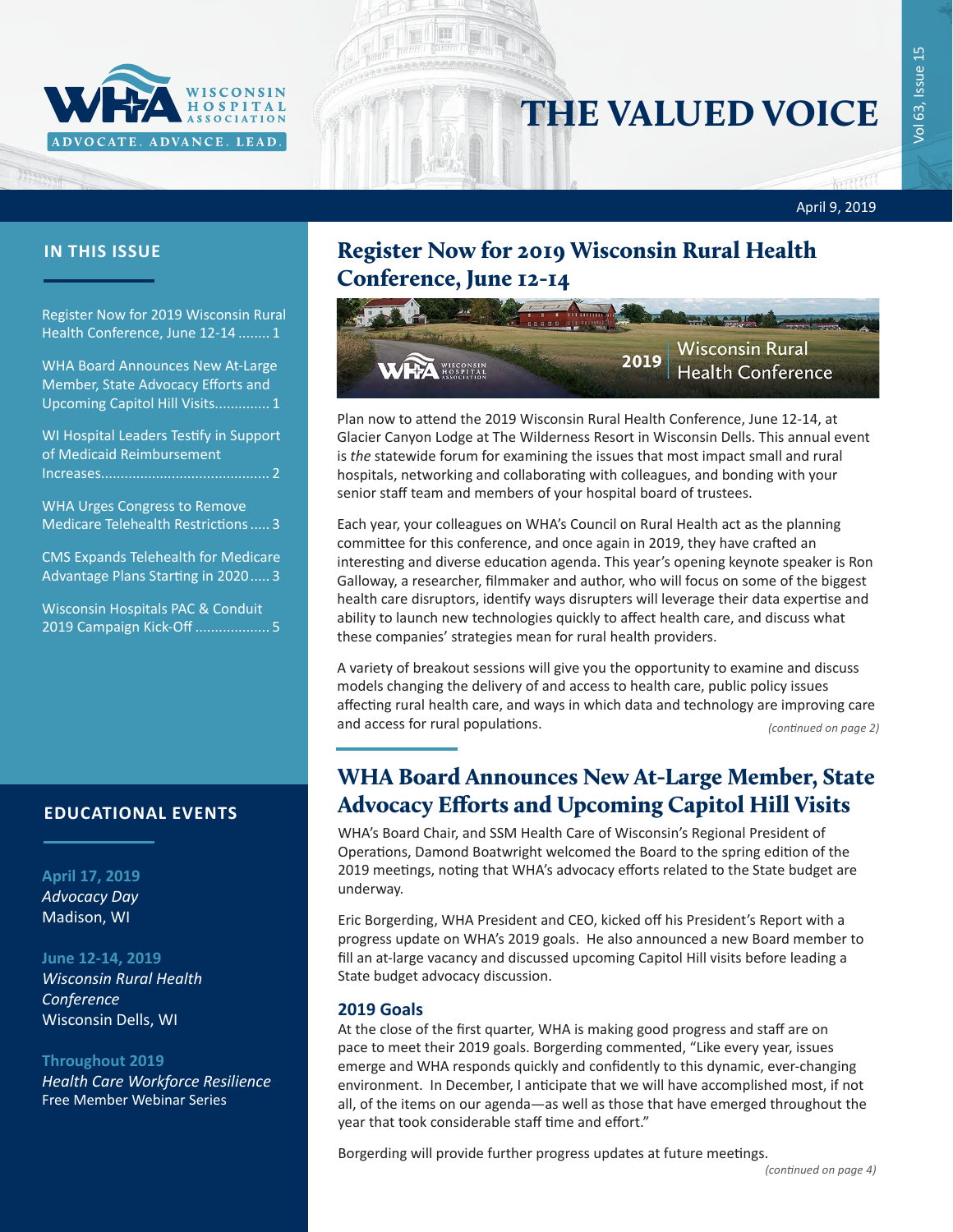<span id="page-1-0"></span>The conference will include: *(Registration Now Open for 2019 Wisconsin Rural Health Conference, June 12-14. . . Continued from page 1)*

- The popular education track focused on governance issues;
- Sessions focused on learning the skills and tools to approach a crucial conversation;
- Review of a toolkit of the key legal and compliance issues trustees need to be familiar with; and,
- Examining best practices from some of the nation's highest-performing hospital boards.

Make attendance at this year's conference a priority by registering today. The full conference agenda and [online registration](http://www.cvent.com/d/b6q37j) are available now. The full [conference brochure](https://www.wha.org/WisconsinHospitalAssociation/media/WHACommon/Education/2019RuralHealthConf_web.pdf) can be viewed as well.

## WI Hospital Leaders Testify in Support of Medicaid Reimbursement Increases

#### **"Lawmakers of both parties state that Medicaid provider rates are a problem."**



*Fort HealthCare President/CEO Mike Wallace and SSM Health St. Mary's Hospital - Janesville President Ben Layman testify in front of the Joint Committee on Finance in support of Medicaid hospital reimbursement increases in the Governor's budget proposal.*



Wisconsin's budget-writing Joint Finance Committee heard from two hospital leaders last week during the first public hearing on Governor Evers' two-year state budget proposal. Ben Layman, President of SSM St. Mary's Hospital - Janesville, and Mike Wallace, President and CEO of Fort HealthCare [testified](https://wiseye.org/2019/04/05/joint-committee-on-finance-budget-2019-public-hearing/?startStreamAt=10850&stopStreamAt=11063) during the Janesville hearing in support of hospital reimbursement increases in the Governor's proposed budget bill.

"Lawmakers of both parties have frequently stated, in the context of the policy debate surrounding Medicaid expansion, that Medicaid provider rates in Wisconsin are a problem that shifts costs and makes health care less affordable for Wisconsin families and businesses. We agree, and ask you to act on these concerns," said Wallace.

The Governor's budget would increase hospital reimbursement by \$365 million over the upcoming biennium. The budget proposal increases the state's investment in the Medicaid Disproportionate Share Hospital (DSH) program by \$58 million, doubling the Rural Critical Care supplement

program, and increasing support for the hospital assessment access payment program—a result of expanding Medicaid to everyone living below 138% of the federal poverty level.

"Wisconsin's Medicaid reimbursement rates continue to negatively impact our ability to expand access to care and result in a significant cost-shift to employers and families in each community we serve," said Layman.

The Governor's budget proposal also targets reimbursement increases in specific areas of care delivery including telehealth, behavioral health and special needs dental services. The Governor's budget includes \$69 million to fund reimbursement increases for behavioral health providers.

"Considering Wisconsin has the second-worst reimbursement rates in the country, these reimbursement increases are warranted and welcomed by health care leaders across the state—we ask you to support these increases," said Layman.

Twenty-four hospital and health system leaders in southern Wisconsin joined Wallace and Layman in a written letter to the Committee, asking to use the Governor's budget bill to increase Medicaid reimbursement for hospitals, using new resources resulting from Medicaid expansion or the state's existing \$234 million Medicaid surplus.

"Governor Evers' proposed budget includes funding for these proposals derived through Medicaid expansion. We applaud the Governor for directing all of these resources to important health care priorities, including hospital reimbursement. Whether through Medicaid expansion or other funding sources, we believe the resources exist to achieve these key priorities," said Wallace.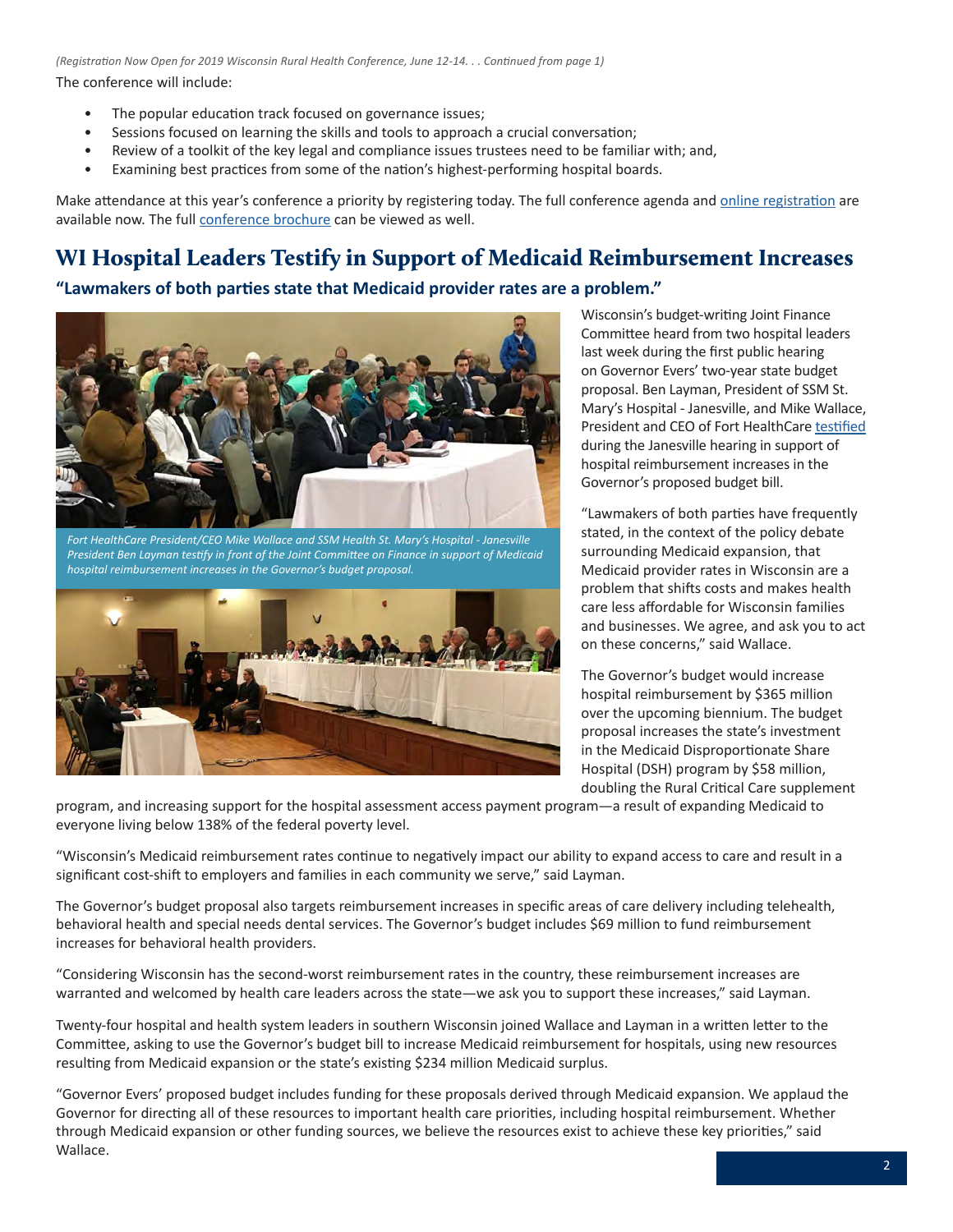## <span id="page-2-0"></span>WHA Urges Congress to Remove Medicare Telehealth Restrictions

In a [letter](https://www.wha.org/WisconsinHospitalAssociation/media/WHACommon/CommentLetters/2019WHA-Recommendations-Congressional-Telehealth-Caucus-RFI-4-1.pdf) sent last week, WHA asked the federal Congressional Telehealth Caucus to expand access to telehealth services for Medicare patients by eliminating a federal statute that prohibits Medicare from paying for telehealth services if the patient is located in an urban area or at home.

The Congressional Telehealth Caucus is a bipartisan coalition of U.S. Representatives and Senators seeking to develop a legislative package to "expand access to vital, cost-efficient telehealth and remote monitoring services across the country."

As stated in WHA's letter, telehealth, which is the delivery of health care services remotely by means of telecommunications technology, can help to improve access to health care services by allowing patients to receive care locally in their communities by connecting to existing providers in other locations. By enabling patients to connect to providers remotely, telehealth also decreases the amount of time that patients need to travel or be away from work and family. Further, by reducing avoidable, higher-cost health care utilization (e.g., emergency room visits and hospital admissions), the delivery of care via telehealth can help to reduce or maintain overall health care costs.

In urging the elimination of the statutory prohibition on Medicare paying for at-home or urban telehealth services, WHA asked the Congressional Telehealth Caucus to build upon the incremental but important work that Congress recently has taken to permit payment for targeted Medicare telehealth services delivered to patients located in urban areas or at home.

For more information, contact [Andrew Brenton](mailto:abrenton@wha.org), WHA assistant general counsel, or [Jon Hoelter](mailto:jhoelter@wha.org), WHA director of federal and state relations, at 608-274-1820.

## CMS Expands Telehealth for Medicare Advantage Plans Starting in 2020



Last week, the Centers for Medicare & Medicaid Services (CMS) announced that it will allow Medicare Advantage (MA) plans to offer additional telehealth benefits to enrollees as part of their basic benefit package starting in plan year 2020. This policy change was included in the 2020 Medicare Advantage & Prescription Drug Benefit rule that CMS finalized on April 5.

Implementing a provision of the Bipartisan Budget Act of 2018, the rule permits MA plans to cover telehealth services beyond what currently is allowable under fee-for-service Medicare. Under fee-for-service Medicare, CMS pays for covered telehealth services only if the patient is in a rural area and at a clinical setting that generally does not include the patient's home or other community setting. Starting in plan year 2020, MA plans can cover Medicare-covered telehealth services, regardless of where the patient is located, as a basic MA benefit.

Prior to the final rule, MA plans could cover such additional telehealth services only as supplemental MA benefits, which unlike basic MA benefits, are funded using rebate dollars or supplemental premiums paid by enrollees. By allowing MA plans to include additional telehealth services as basic MA benefits, CMS predicts that MA plans will be more likely to offer them to enrollees.

CMS projects that its new policies will save MA plan enrollees \$557 million in travel costs over 10 years and will "result in an aggregate reduction in use of emergency room visits and inpatient admissions because the relative increased ease of receiving health care services should improve health outcomes and reduce avoidable utilization that results from untreated conditions that exacerbate illness."

CMS's policy change may have a significant impact in Wisconsin, where according to the [Kaiser Family Foundation](https://www.kff.org/medicare/issue-brief/a-dozen-facts-about-medicare-advantage/), 40% of Medicare beneficiaries in 2018 were enrolled in a MA plan in 2018, compared to the national average of 34%.

- [CMS 2020 Medicare Advantage & Prescription Drug Benefit rule](https://s3.amazonaws.com/public-inspection.federalregister.gov/2019-06822.pdf)
- [CMS Fact Sheet](https://www.cms.gov/newsroom/fact-sheets/contract-year-2020-medicare-advantage-and-part-d-flexibility-final-rule-cms-4185-f)

For more information, contact [Andrew Brenton](mailto:abrenton@wha.org), WHA Assistant General Counsel, at 608-274-1820.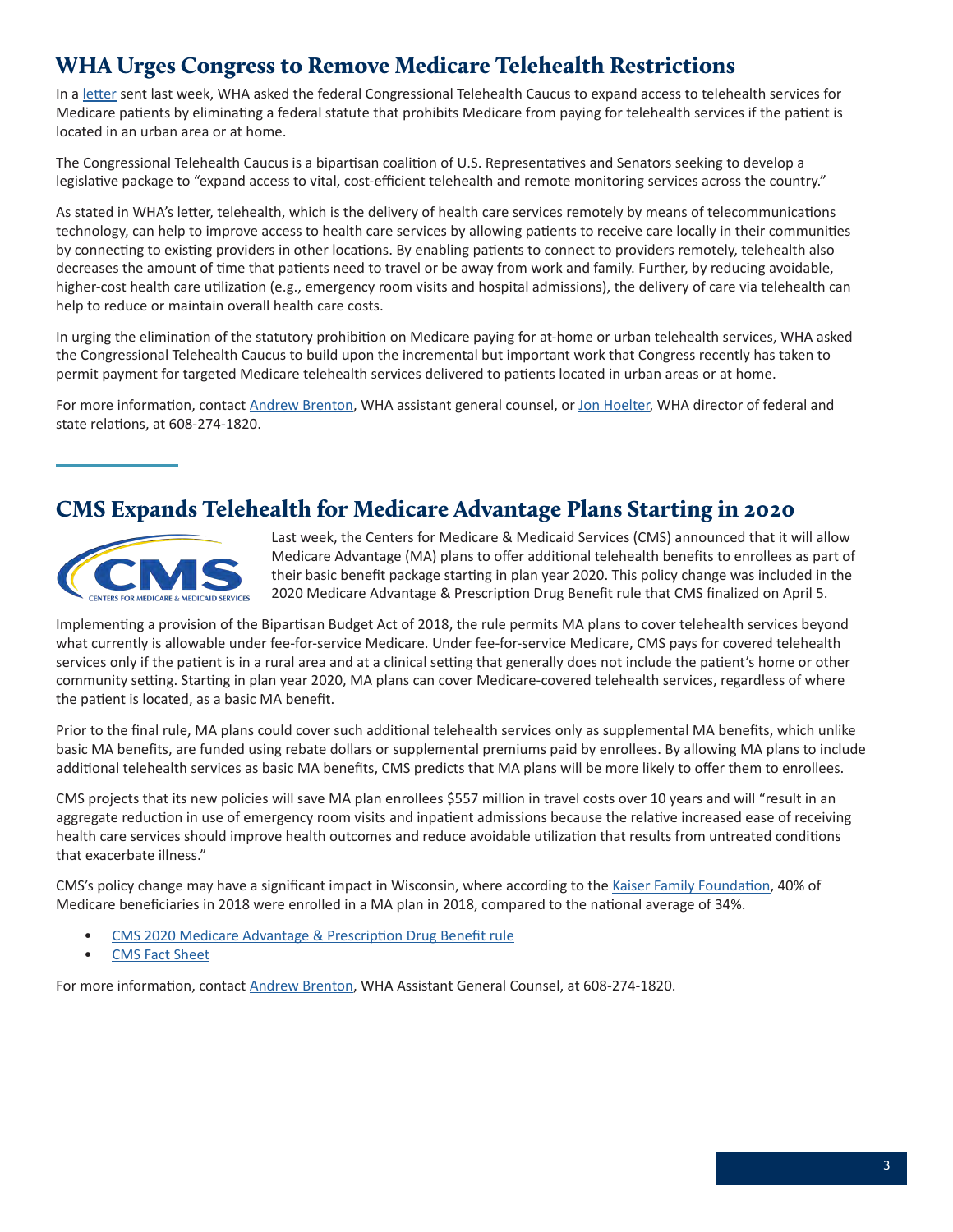#### **New At-Large Board Member**

The Board unanimously approved the nomination of Andy Bagnall, Division President and CEO of HSHS Western Wisconsin Division, to fill the At-Large member seat previously held by Charisse Oland of HSHS Western Division. Oland stepped down from the Board when she moved from Wisconsin.

Board members remarked Bagnall is a great candidate who is known for his leadership, accomplishments, and experience. Among the nomination letters supporting Bagnall, Fort HealthCare President and CEO Mike Wallace said, "He is highly regarded and respected as both a health care professional and strategic partner."

"We are fortunate to have such a strong candidate to take Charisse's place. His commitment, leadership and passion for the work of our member hospitals make Andy a terrific addition to the Board," said Borgerding.

Bagnall will serve a three-year term.

#### **Capitol Visits About Site-Neutral Reimbursement, Transparency and GME Funding**

The American Hospital Association's (AHA) annual meeting started April 8—and WHA is hitting Capitol Hill to meet with Wisconsin's Congressional delegation about critical issues such as site neutral reimbursement, transparency and surprise billing, and workforce issues.

"While site-neutral payment policies may sound good in theory, they ultimately increase the hidden health care tax by reducing hospital payments, which is why we support reversing the costs in CMS' 2019 Outpatient Rule," said Borgerding.

WHA also supports meaningful price transparency, and no patient should be faced with an unexpected medical bill. As Congress explores legislation to reduce surprise billing, WHA requests that Congress brings together stakeholders to work on these complex issues to identify best practices that can be replicated on a wider scale.



Finally, WHA will be asking congressional leaders to lift federal Graduate Medical Education (GME) caps to help address Wisconsin's projected physician shortage.

"WHA has worked with the Wisconsin Legislature in a bipartisan fashion to help meet our workforce needs. As our population ages, and physicians retire and move from provider to consumer, Wisconsin must find new ways to replenish our physician pipeline. Federal GME caps are a barrier to growing our physician workforce, and

we will be asking our Congressional delegation to support legislation that creates new residency slots," said Borgerding.

Stoughton Hospital President and CEO Dan DeGroot, Columbus Community Hospital President and CEO John Russell, and North Central Health Care CEO Michael Loy are accompanying WHA to D.C. **Watch next week's newsletter to learn more about the trip.**

#### **State Advocacy Discussion**

In late February, Governor Evers introduced a budget proposal that includes significant increases in hospital reimbursement, along with investments in several other WHA priorities including telemedicine, behavioral health care, enrollment outreach, and special needs dental care.

Borgerding provided the Board with an overview of the budget proposal and discussed how WHA is working to bridge differences between a Democratic Governor and Republicans in the state Legislature, several of which have sent clear signs regarding their position against Medicaid expansion.

"For months, WHA has expressed concerns with increasing Wisconsin's Medicaid rolls without taking action to increase reimbursement rates. The Governor clearly heard and acted on these concerns," said Borgerding. "WHA will continue to educate policymakers in the Legislature about the benefits of hospital reimbursement increases in the Governor's budget, while still addressing hospital concerns with moving over 40,000 people from the private market to Medicaid if expansion moves forward."

*(continued on page 5)*